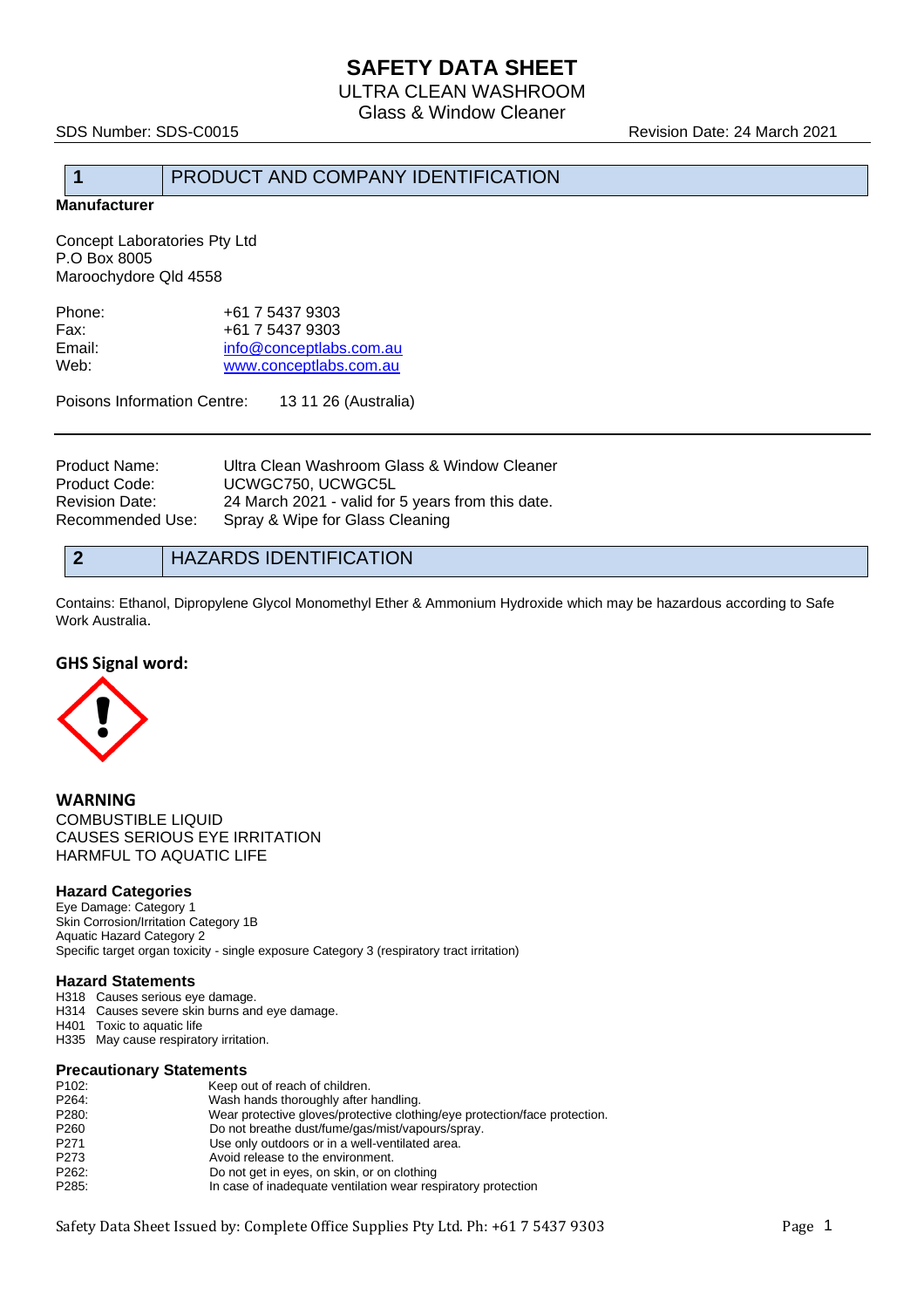# **SAFETY DATA SHEET**

ULTRA CLEAN WASHROOM

Glass & Window Cleaner

### **Response**

| P305+P351+P338  | IF IN EYES: Rinse cautiously with water for several minutes. Remove contact lenses, continue rinsing.      |
|-----------------|------------------------------------------------------------------------------------------------------------|
| P337+P313       | IF eye irritation persists: Get Medical advice/attention.                                                  |
| P301+P330+P331  | IF SWALLOWED: Rinse mouth. Do NOT induce vomiting.                                                         |
| P303+P361+P353  | IF ON SKIN (or hair): Remove/Take off immediately all contaminated clothing. Rinse skin with water/shower. |
| P310            | Immediately call a POISON CENTER or doctor/physician.                                                      |
| P363            | Wash contaminated clothing before reuse.                                                                   |
| P304+P340       | IF INHALED: Remove victim to fresh air and keep at rest in a position comfortable for breathing            |
| $P342 + P311$ : | If experiencing respiratory symptoms: Call a POISON CENTER or doctor/physician.                            |
| <b>Storage</b>  |                                                                                                            |

P405 Store locked up P403+P233 Store in a well-ventilated place. Keep container tightly closed.

### **Disposal**

Packaging is recyclable

P501 Dispose of contents/container in accordance with local regulations.

| 3                       |                                                                                                                                                              | <b>COMPOSITION/INFORMATION ON INGREDIENTS</b> |                                                                                            |
|-------------------------|--------------------------------------------------------------------------------------------------------------------------------------------------------------|-----------------------------------------------|--------------------------------------------------------------------------------------------|
| Ingredients:            |                                                                                                                                                              | CAS#                                          | CONC                                                                                       |
|                         | Diethylene Glycol Monobutyl Ether                                                                                                                            | 112-34-5                                      | $1 - 10%$                                                                                  |
| Poly Glucoside          |                                                                                                                                                              | 68515-73-1                                    | $1 - 10%$                                                                                  |
| <b>GLDA</b>             |                                                                                                                                                              | 51981-21-6                                    | $< 5 \%$                                                                                   |
| Ammonium Hydroxide      |                                                                                                                                                              | 1336-21-6                                     | $< 1\%$                                                                                    |
| Excipients:             |                                                                                                                                                              |                                               | To 100%                                                                                    |
| 4                       | <b>FIRST AID MEASURES</b>                                                                                                                                    |                                               |                                                                                            |
| Inhalation:             | medical attention.                                                                                                                                           |                                               | Not normally required, if so, remove the affected victim from exposure. Keep at rest. Seek |
| <b>Skin Contact:</b>    | Not normally required, if so, rinse skin or shower with water. Seek medical attention for skin irritations                                                   |                                               |                                                                                            |
| <b>Eye Contact:</b>     | Immediately flush eyes with large amounts of water for at least 15 minutes, lifting<br>eyelids occasionally to facilitate irrigation. Seek medical attention |                                               |                                                                                            |
| Ingestion:              | DO NOT induce vomiting. For advice, contact Poisons Information Centre: 13 11 26.                                                                            |                                               |                                                                                            |
| <b>Additional info:</b> | Treat according to symptoms.                                                                                                                                 |                                               |                                                                                            |
|                         |                                                                                                                                                              |                                               |                                                                                            |

## **5** FIRE FIGHTING MEASURES

Shut off product that may 'fuel' a fire if safe to do so. Allow trained personnel to attend a fire in progress, providing firefighters with this Material Safety Data Sheet. Prevent extinguishing media from escaping to drains and waterways.

| <b>Extinguishing Media:</b> | Dry powder, alcohol stable foam, carbon dioxide and water.                                                                   |  |  |
|-----------------------------|------------------------------------------------------------------------------------------------------------------------------|--|--|
| <b>Hazardous</b>            |                                                                                                                              |  |  |
| <b>Decomposition</b>        |                                                                                                                              |  |  |
| <b>Products:</b>            | Toxic and/or irritating fumes, carbon monoxide (CO), aldehydes, ketones, acids<br>and carbon dioxide $(CO2)$ May be emitted. |  |  |
|                             | Wear self-contained breathing apparatus (SCBA) and complete protective clothing.                                             |  |  |

### **6** ACCIDENTAL RELEASE MEASURES

| <b>Emergency</b> |  |  |  |
|------------------|--|--|--|
| Drocoduro:       |  |  |  |

**Procedure:** Wear suitable protective equipment when cleaning large spills.

**Spills/Clean up:** This product is sold in small packages therefore the accidental release is not usually cause for concern. Remove any possible ignition sources. Personal protective equipment should be worn when cleaning up spills. Restrict access to area until completion of cleanup. Stop leak if safe to do so. Contain spill with absorbent material, such as; toweling, sand, Vermiculite or another inert material. Prevent spill entering sewers or waterways. Collect and Dispose of spilled material according to local regulations. Wash away any remnants with copious amounts of cold water.

## **7** HANDLING AND STORAGE

**Handling Precautions:** Contact Complete Office Supplies Pty Ltd sales representative for advice when using this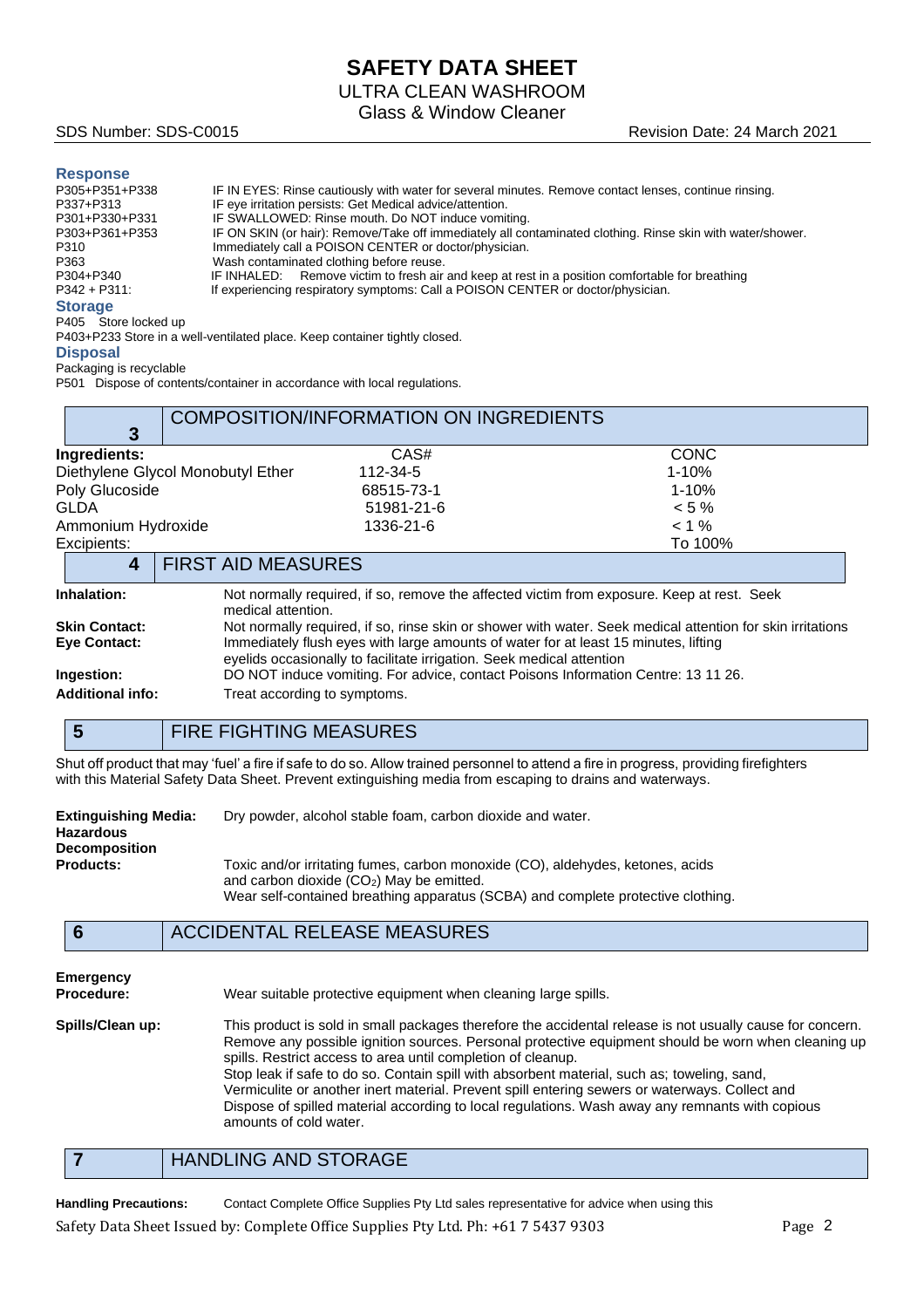# **SAFETY DATA SHEET**

ULTRA CLEAN WASHROOM

Glass & Window Cleaner

SDS Number: SDS-C0015 **Revision Date: 24 March 2021** 

|                               | Product for any other application other than outlined on the label or technical bulletin.<br>Any non-intended or non-authorized use of this product may result in personal injury or damage to equipment. Store<br>product in original container. |
|-------------------------------|---------------------------------------------------------------------------------------------------------------------------------------------------------------------------------------------------------------------------------------------------|
| <b>Handling &amp; Storage</b> | Store in cool, dry, well-ventilated area. Store below 30 °C                                                                                                                                                                                       |
|                               | Do not expose containers to open flame, incompatible materials, excessive heat, or direct                                                                                                                                                         |
|                               | Sunlight. Keep container tightly sealed.                                                                                                                                                                                                          |
|                               | Handle with care.                                                                                                                                                                                                                                 |
| Incompatible materials:       | Not Available                                                                                                                                                                                                                                     |

|                              | EXPOSURE CONTROL/PERSONAL PROTECTION                                                                                                                                     |
|------------------------------|--------------------------------------------------------------------------------------------------------------------------------------------------------------------------|
| <b>Engineering Controls:</b> | Ventilation.                                                                                                                                                             |
|                              | Use in a well-ventilated area.                                                                                                                                           |
| <b>Personal Protective</b>   | Eye/face protection- not required under normal circumstances.                                                                                                            |
| Equipment:                   | Should a splash risk exist, safety glasses or chemical resistant goggles should<br>be worn to prevent eye contact.                                                       |
|                              | Skin protection- not required under normal circumstances, if required use nitrile or neoprene gloves.<br>Respiratory protection- not required under normal circumstances |
|                              |                                                                                                                                                                          |

# **9** PHYSICAL AND CHEMICAL PROPERTIES

| <b>Physical State:</b>   | Thin Liguid | Colour:                           | White-Clear |
|--------------------------|-------------|-----------------------------------|-------------|
| Appearance:              | Clear       | <b>Boiling Point (°C):</b>        | 90-99       |
| <b>Water Solubility:</b> | Miscible    | <b>Spec. Gravity (Water=1): 1</b> |             |
| pH:                      | 3-5         | <b>Flash Point:</b>               | >90∘C       |
| <b>Viscosity:</b>        | N/A         |                                   |             |

## **10** STABILITY AND REACTIVITY

| <b>Chemical Stability:</b>  | Product is stable under normal ambient conditions.                                       |  |
|-----------------------------|------------------------------------------------------------------------------------------|--|
| <b>Conditions to Avoid:</b> | Avoid heat, sparks, high temperatures (store below 30°C) and direct sunlight.            |  |
|                             | Protect against physical damage.                                                         |  |
| <b>Material to Avoid:</b>   | Strong oxidizing agents.                                                                 |  |
| <b>Hazardous</b>            |                                                                                          |  |
| <b>Decomposition:</b>       | Burning can produce carbon dioxide and possible toxic chemicals such as carbon monoxide. |  |
|                             | Hazardous Reactions: Oxidizing agents, mineral acids, halogenated organic compounds      |  |

### **HEALTH EFFECTS**

| Inhaled:                | Vapour or mist may irritate the upper respiratory tract                                                                                                                                                                                                                  |
|-------------------------|--------------------------------------------------------------------------------------------------------------------------------------------------------------------------------------------------------------------------------------------------------------------------|
| Ingestion:              | Accidental ingestion of the material may be damaging to the health of the individual.                                                                                                                                                                                    |
| <b>Skin</b><br>contact: | There is some evidence to suggest that the material may cause moderate inflammation of the skin following direct<br>contact or after a delay of some time. Repeated exposure can cause contact dermatitis which is characterized by<br>redness, swelling and blistering. |
| Eye                     | There is some evidence that material may produce eye irritation in some persons and produce eye damage 24 hours<br>or more after installation. Severe inflammation may be expected with pain.                                                                            |
| TOXICITY DATA           | Calculated toxicity of product undiluted based on ingredient data:<br>Ammonium Hydroxide: Inhalation (rat) LC50: 2000 ppm/4h, Oral (rat) LD50: 350 mg/kg<br>GLDA: LD50 Acute Toxicity: Oral rat: > 2,000 mg/kg, Dermal: LD50: . 2,000 mg/kg                              |

## 12 ECOLOGICAL INFORMATION